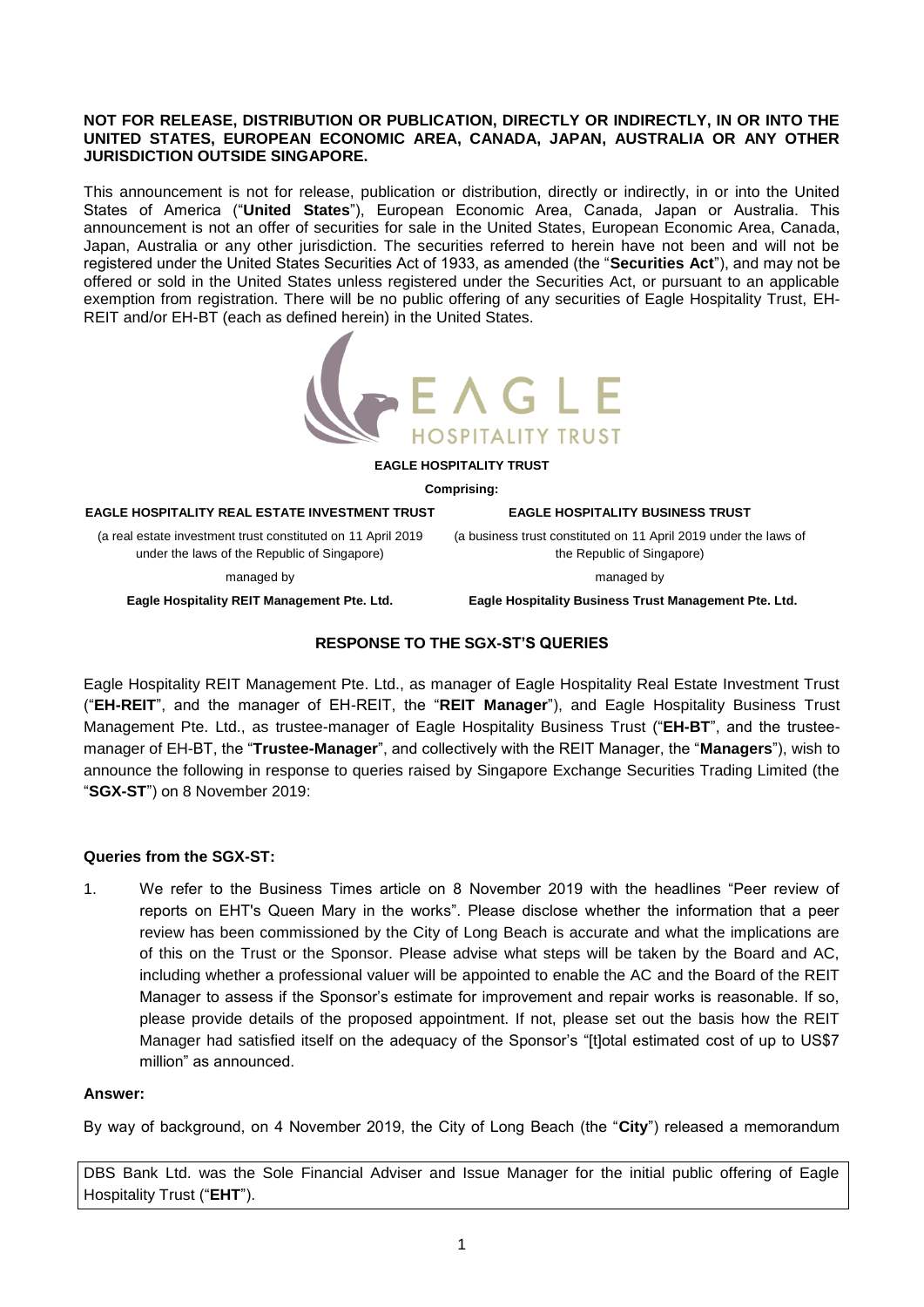entitled "Update on Queen Mary Lease Management & Information Request" to provide an update regarding the Queen Mary ("**City Update**"), further to the City's letters to Urban Commons on 25 October 2019 as announced by the REIT Manager on 28 October 2019. In the City Update, the City stated that it has engaged an experienced local engineering firm with the capacity and expertise to conduct a peer review of the monthly inspection reports of the ship that are commissioned by the City and which are currently conducted by an independent engineer, Mr Edward Pribonic. As has been reported in various media reports, the City has expressed some disagreement with the language used in Mr Pribonic's inspection reports, which have been critical of the condition of the Queen Mary and which have caused undue concern and misrepresented the condition of the ship for its current use. The peer review is intended to provide another independent professional check and review of Mr Pribonic's monthly inspection reports. The peer review is expected to be completed in November 2019.

The peer review is separate and independent of the independent structural engineer's report on the structural integrity of the Queen Mary by John A. Martin & Associates Inc. and the bid from Roberts Construction, Inc. to complete the side shell repair and lifeboat removal which was provided by Urban Commons to the City (the "**Urban Commons Proposal**"). The City is also engaging another third party marine engineering firm to review the Urban Commons Proposal.

Given that the City's independent review is ongoing, the Audit and Risk Committee ("**ARC**") and the Board believe that it is premature to appoint its own expert to separately evaluate and report on the costs of the maintenance of the ship at this stage. The REIT Manager is closely monitoring the situation at the Queen Mary and the REIT Manager is in ongoing and regular contact with Urban Commons regarding the work being done at the Queen Mary. The ARC and the Board note that Urban Commons has actively and expeditiously addressed and responded to the City's initial request for information and the City is now reviewing the Urban Commons Proposal. The ARC and the Board will consider all options including appointing its own expert depending on the outcome of the City's review of the Urban Commons Proposal. The ARC and the Board note from the City Update that the City values the continued progress Urban Commons has made to improve the structural integrity of the Queen Mary on behalf of Long Beach residents and visitors. The REIT Manager will make the necessary announcements as and when there are any material updates relating to the Queen Mary.

2. Disclose the contribution from "Queen Mary" to DPU and the impact on DPU per unit.

# **Answer:**

As disclosed in the prospectus of Eagle Hospitality Trust ("**Prospectus**"), the forecast and projected contribution of Queen Mary to net property income ("**NPI**") is US\$8,475,000 comprising 16.4% of the NPI of Eagle Hospitality Trust for the Forecast Period 2019 (being the period commencing 1 May 2019 and ending 31 December 2019) and US\$12,449,000 comprising 15.9% of the NPI of Eagle Hospitality Trust for the Projection Year 2020 (being the full financial year ending 31 December 2020). The REIT Manager is answering this question based on NPI instead of distribution per unit ("**DPU**") as the breakdown provided in the Prospectus at the property level is based on NPI instead of DPU. The forecast and projection information in this response should be read together with the accompanying assumptions in the Prospectus.

Another indication of Queen's Mary's contribution to the portfolio of Eagle Hospitality Trust is its adopted valuation of US\$159.4 million, which is approximately 12.6% of the aggregate valuation of the portfolio of Eagle Hospitality Trust of US\$1.27 billion, as disclosed in the Prospectus.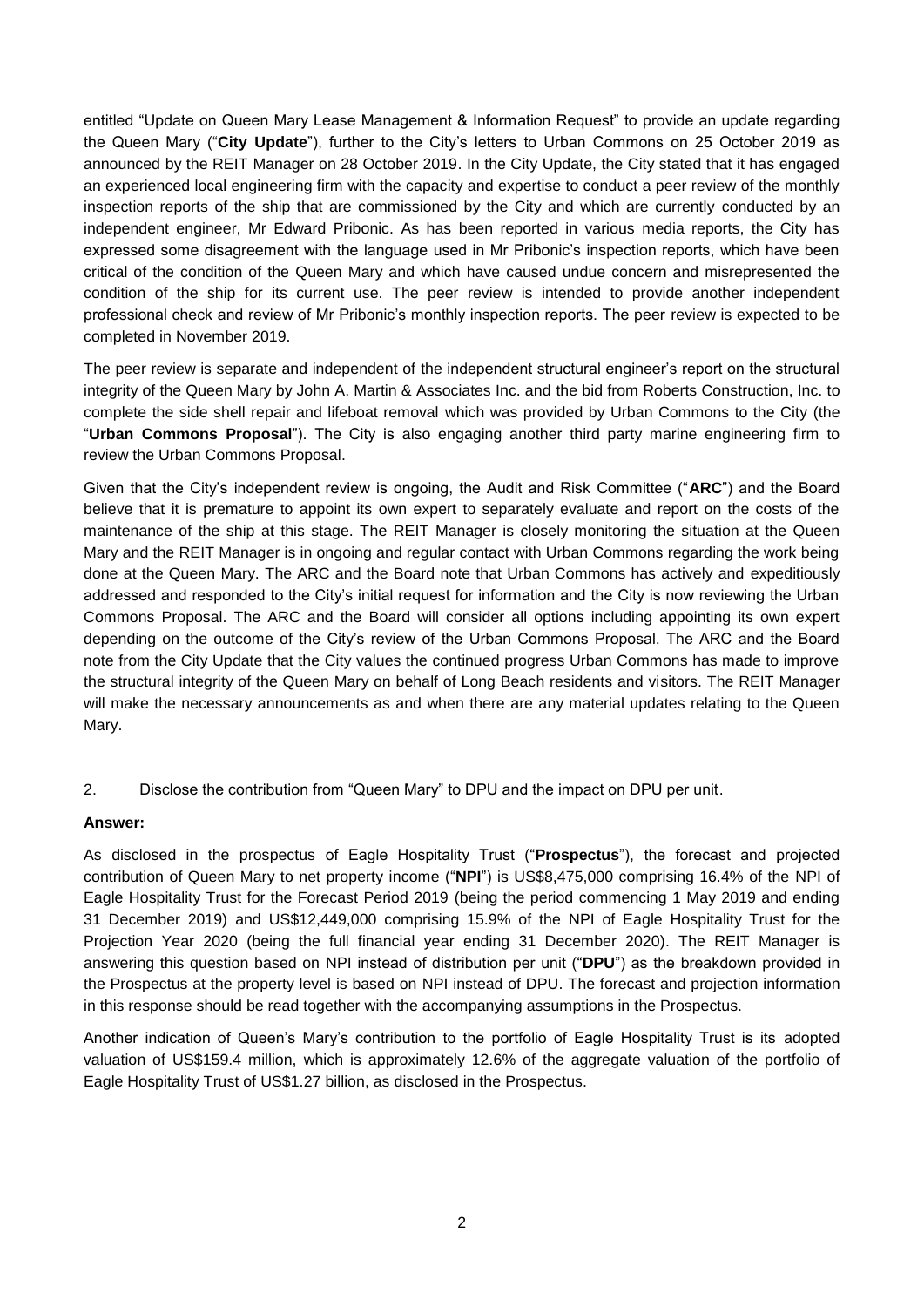3. Please provide details on whether the master lease rental quantum to be paid by the Sponsor under the master lease agreements on the Trust's portfolio is fully supported by underlying income earned from the properties

### **Answer:**

The structure of the master leases which EHT has in place is similar to the master lease arrangements for hotels owned by hospitality trusts listed on the SGX. EHT receives from the master lessee rental payments which are directly correlated to the underlying operating business of the hotel – revenue (e.g. room revenue, F&B revenue and other income) and profitability of the hotel. The structure of these rental payments was designed to be supported by the expected income productivity of the underlying hotel operations. The fixed rent component represents a minimum floor rental payment by the master lessee to EH-REIT and cushions investors in situations where the hotel severely underperforms due to unforeseen circumstances. Such a master lease structure is not meant to be a form of artificial income support.

4. Please disclose whether, other than the ASAP6 properties, ASAP or its directors or shareholders have been involved in the Trust's portfolio of assets in the past. If so, please disclose their involvement(s) accordingly.

### **Answer:**

The REIT Manager understands from the Sponsor that prior to the IPO, none of ASAP or its directors or equity holders had any financial interest in EHT's portfolio of assets (other than as disclosed in the Prospectus in respect of the ASAP6 properties) and none of ASAP or its directors or equity holders were involved in the operation of these assets, although ASAP did introduce some of the acquisition opportunities with respect to these assets to Urban Commons.

For and on behalf of the Board Salvatore G. Takoushian Chief Executive Officer

**Eagle Hospitality REIT Management Pte. Ltd.**  (Company Registration No.: 201829789W) **as manager of Eagle Hospitality Real Estate Investment Trust** 

**Eagle Hospitality Business Trust Management Pte. Ltd.**  (Company Registration No.: 201829816K) **as trustee-manager of Eagle Hospitality Business Trust** 

10 November 2019

# **IMPORTANT NOTICE**

This announcement is for information only and does not constitute an offer of, or invitation to subscribe or purchase or solicitation of subscriptions or purchases of Stapled Securities in EHT any jurisdiction nor should it or any part of it form the basis of, or be relied upon in connection with, any contract or commitment or any investment decision whatsoever.